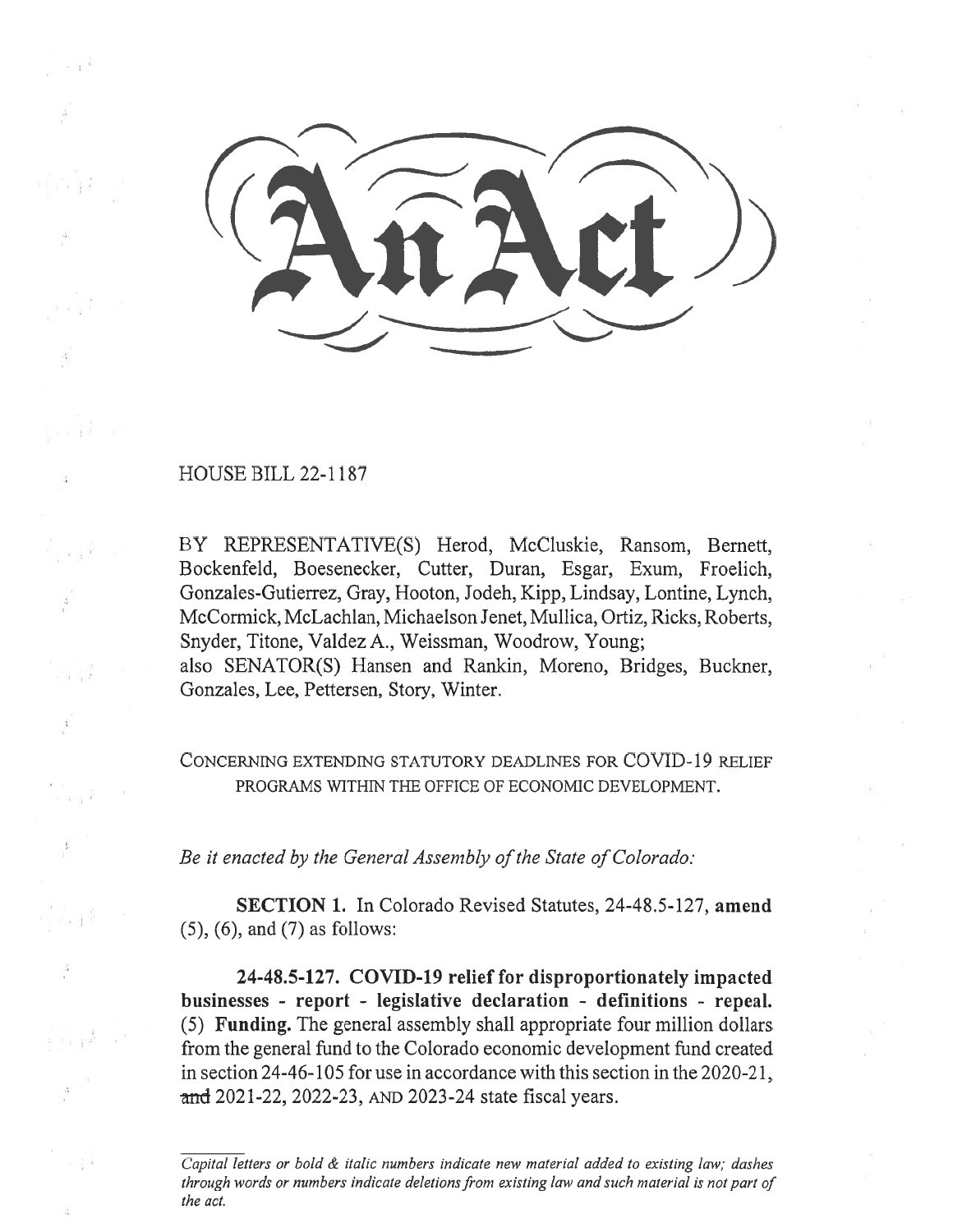(6) Report. By November 1, 2021 NOVEMBER 1, 2023, and November 1, 2022 NOVEMBER 1, 2024, the office shall submit a report to the governor, the business, labor, and technology committee of the senate or its successor committee, and the business affairs and labor committee of the house of representatives or its successor committee, detailing how the office is expending the money appropriated for the purposes of this section.

(7) Repeal. This section is repealed, effective December  $31,2022$ DECEMBER 31, 2023.

SECTION 2. In Colorado Revised Statutes, 24-48.5-130, amend (5) as follows:

24-48.5-130. Small business accelerated growth program creation - funding - reports - definitions - repeal. (5) On or before Deccrnber 31, 2022 OCTOBER 31, 2023, the office shall select certain eligible businesses to participate in the program. The office shall give priority for participation in the program to eligible businesses that are located in a target area. A participating eligible business has one year from the date the office selects the business to use the program's business development support. On or before December 31, 2023, the office shall give a total of one million three hundred fifty thousand dollars in grants from the Colorado startup loan fund created in section 24-48.5-127 (9)(a) to participating eligible businesses demonstrating need and success under the program. Money transferred to the fund in accordance with section 24-48.5-127 (9)(e) is continuously appropriated to the office until December 31, 2023, for the purpose of making the grants.

SECTION 3. In Colorado Revised Statutes, 24-49.7-109, amend  $(2)(b)(I), (5)(e), (7),$  and  $(8)$  as follows:

24-49.7-109. Colorado meeting and events incentive program creation - policies - report - legislative declaration - definitions - repeal. (2) As used in this section, unless the context otherwise requires:

(b) "Eligible event" means a meeting, conference, festival, or other event that:

(I) Takes place in Colorado between July 1, 2021, and  $\theta$  becember 31,

PAGE 2-HOUSE BILL 22-1187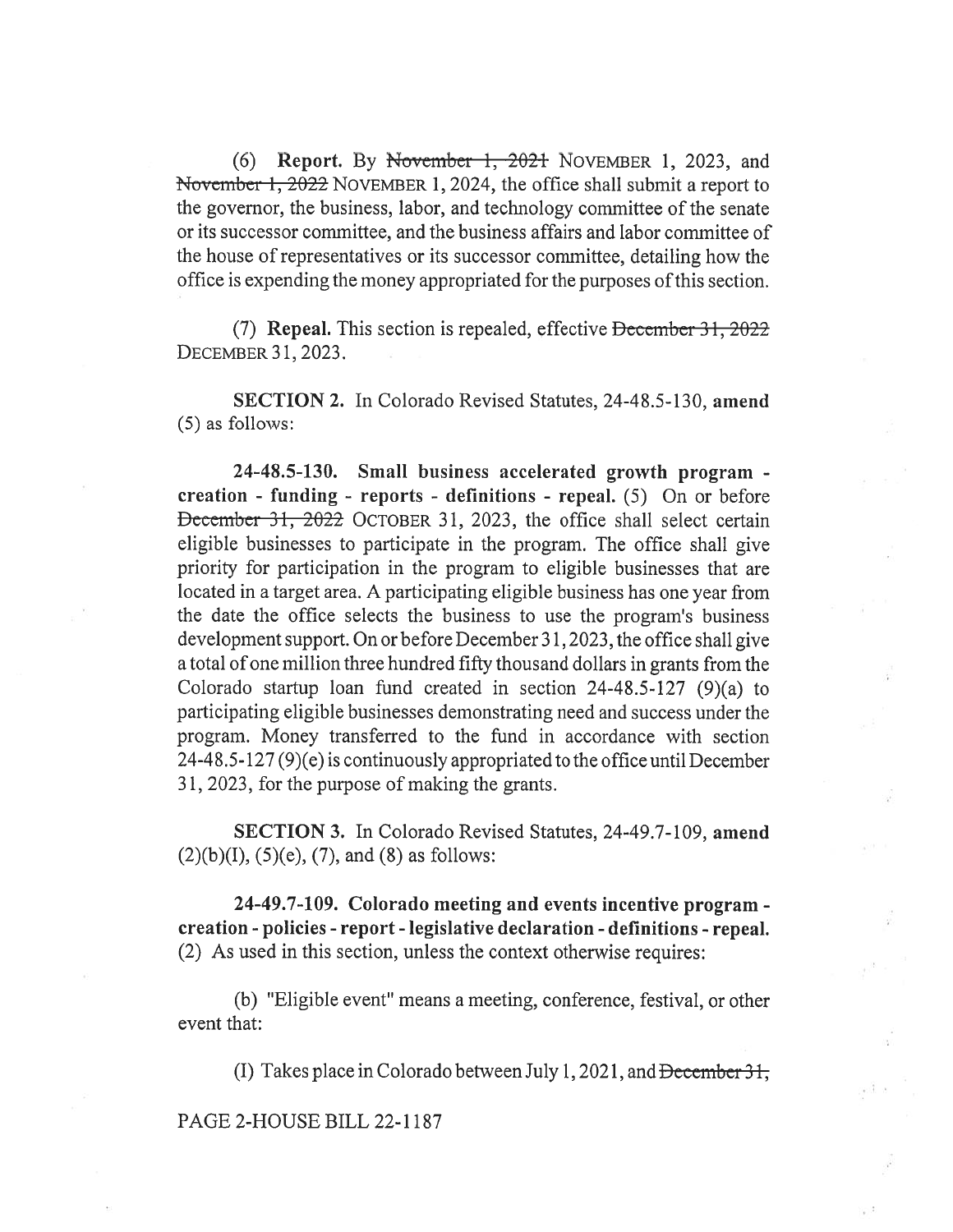## 2022 JuNE 30, 2024;

 $\mathcal{A} \in \mathbb{R}^N$ 

s př

 $1 - 1$ 

(5) (e) The state treasurer shall transfer all unexpended and unencumbered money in the fund at the end-of-the-fiscal-year on-June-30; 2023 ON DECEMBER 31, 2024, to the general fund.

(7) On or before July 1, 2022, and on or before July 1  $2023$ ; OF THE NEXT THREE YEARS, the office shall submit a report detailing the expenditure of money appropriated to the program to the governor and to the house of representatives business affairs and labor committee and the senate business, labor, and technology committee, or their successor committees.

(8) This section is repealed, effective  $\frac{1}{2024}$  JULY 1, 2026.

SECTION 4. Safety clause. The general assembly hereby finds,

## PAGE 3-HOUSE BILL 22-1187